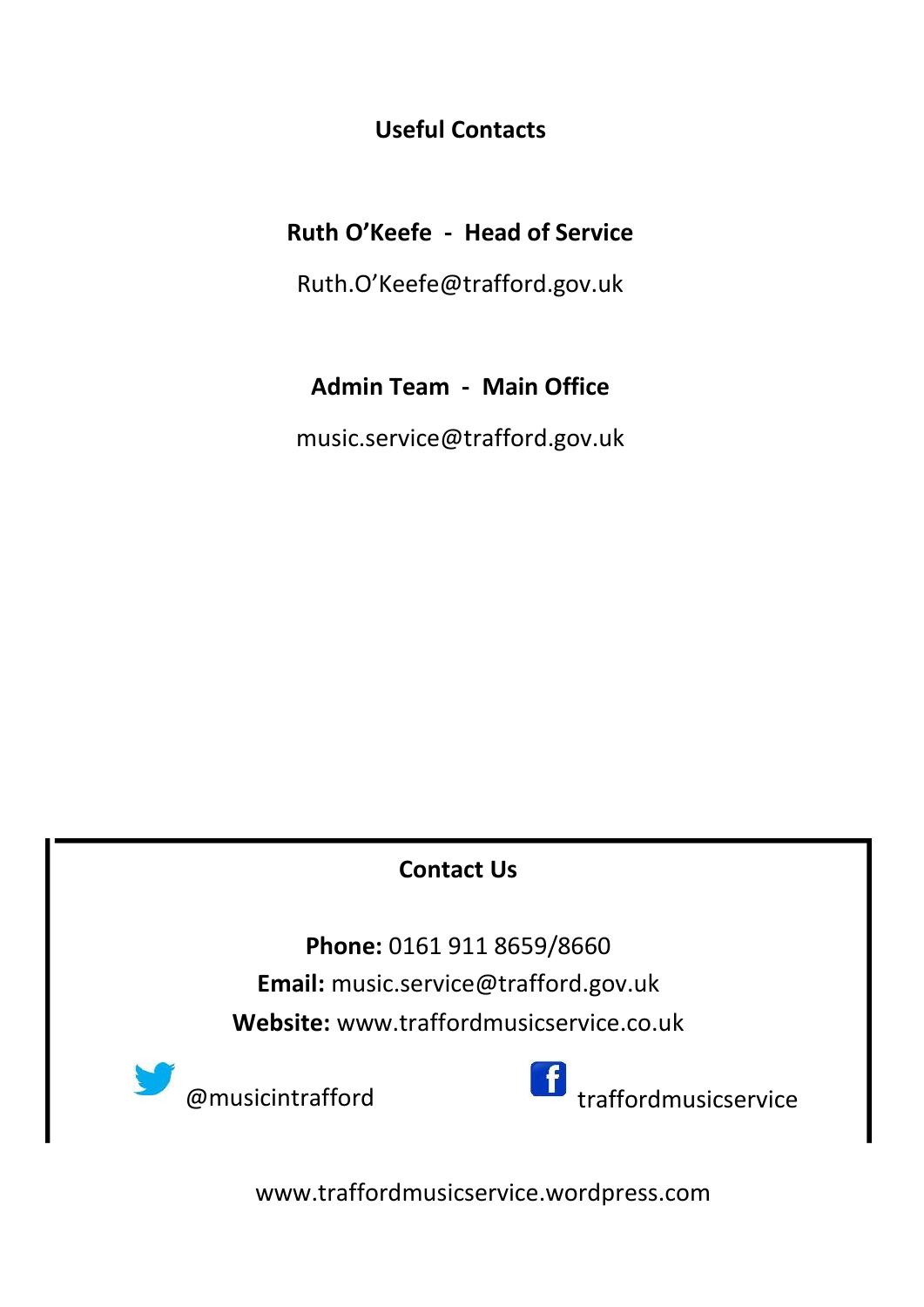

# **Safeguarding Policy**

**November 2020**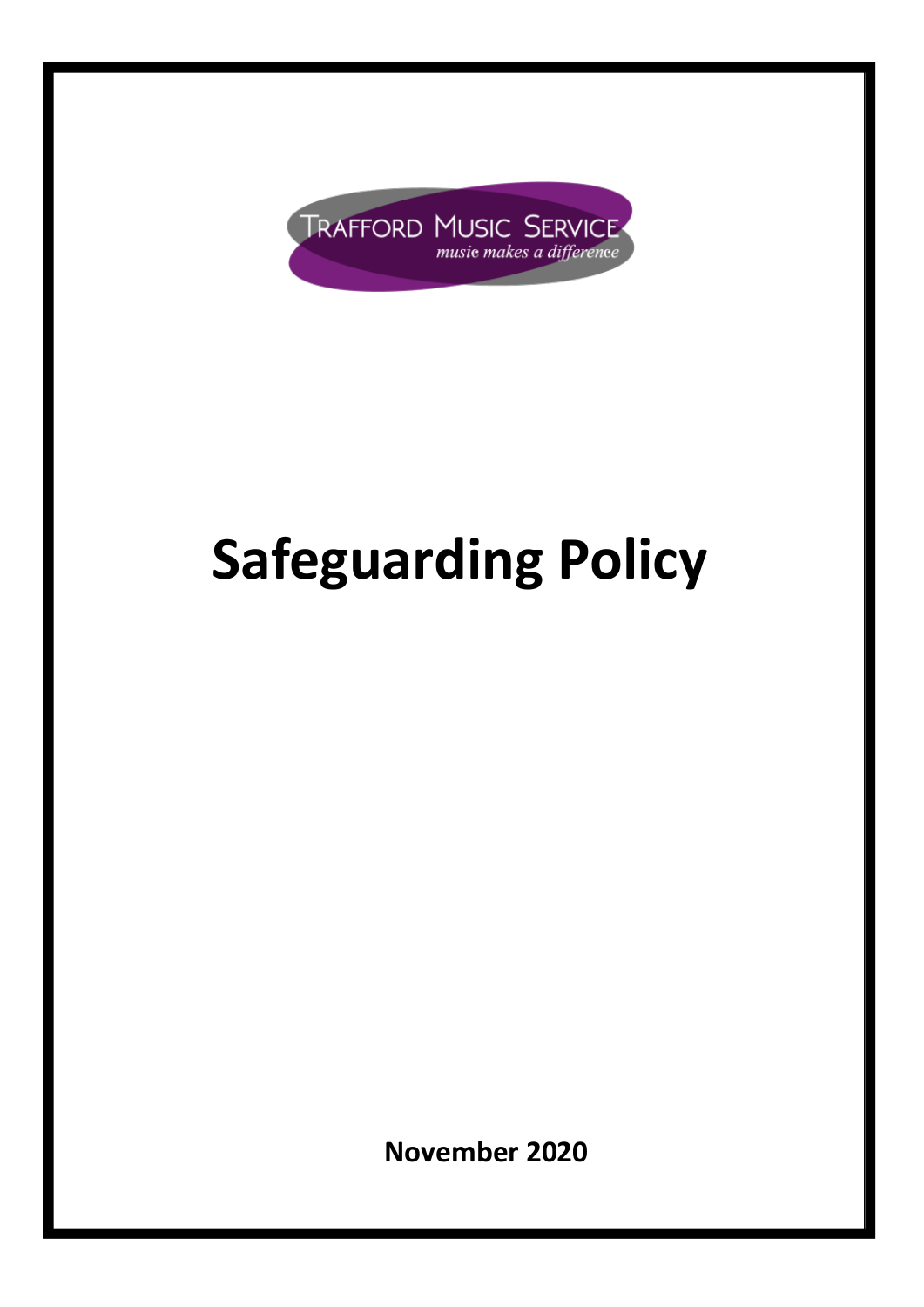# **Why do we need a safeguarding policy?**

## **Trafford Music Service are committed to creating a happy and safe environment to enable all our children and young people to learn.**

'Every child and young person who participates in the activities of Trafford Music Service should be able to participate in an enjoyable and safe environment. It is the responsibility of **all adults** within the Music Service to ensure that all our children and young adults are protected.' (*taken from Trafford Music Service 'Child Protection Policy', 2016*)

#### **It is everyone's responsibility to keep our children & young people safe**

#### **Trafford Music Service will...**

- make sure that everyone who works for Trafford Music Service obtains DBS clearance to ensure that they are safe to work with children and young people.
- appoint a designated Safeguarding Officer, our Head of Service, Ruth O'Keefe.
- always wear their Trafford ID badges so that you can identify members of staff easily.

#### **Parents will…**

- feel confident to raise any issues they may have regarding their child/young person.
- let staff know if their child/young person has a medical condition.
- let staff know if their child/young person has a special educational need.
- let staff know if there is a change to who will be collecting their child/young person at the end of lessons/rehearsals.